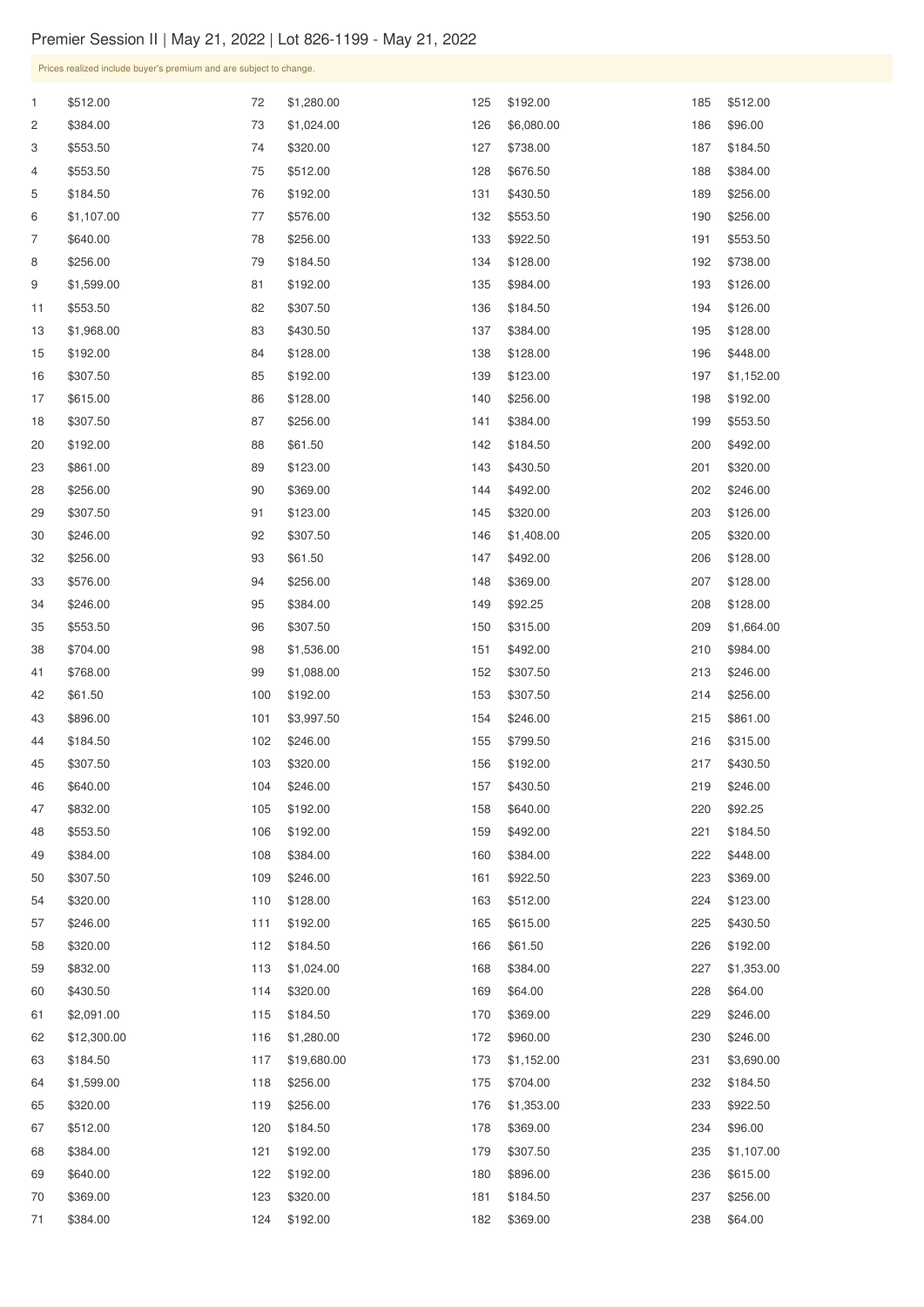| 239 | \$123.00   | 298 | \$246.00   | 373 | \$256.00   | 438 | \$553.50   |
|-----|------------|-----|------------|-----|------------|-----|------------|
| 240 | \$640.00   | 300 | \$246.00   | 374 | \$256.00   | 439 | \$1,845.00 |
| 241 | \$320.00   | 308 | \$123.00   | 375 | \$192.00   | 442 | \$615.00   |
| 242 | \$448.00   | 309 | \$96.00    | 376 | \$184.50   | 443 | \$861.00   |
| 243 | \$184.50   | 310 | \$64.00    | 378 | \$61.50    | 444 | \$448.00   |
| 244 | \$256.00   | 311 | \$2,048.00 | 379 | \$448.00   | 445 | \$3,198.00 |
| 245 | \$676.50   | 312 | \$369.00   | 380 | \$640.00   | 446 | \$1,168.50 |
| 247 | \$704.00   | 313 | \$320.00   | 381 | \$192.00   | 447 | \$448.00   |
| 248 | \$192.00   | 314 | \$576.00   | 382 | \$384.00   | 448 | \$768.00   |
| 249 | \$704.00   | 315 | \$448.00   | 383 | \$64.00    | 449 | \$430.50   |
| 250 | \$128.00   | 316 | \$384.00   | 386 | \$126.00   | 450 | \$430.50   |
| 251 | \$3,584.00 | 318 | \$123.00   | 387 | \$61.50    | 451 | \$615.00   |
| 252 | \$369.00   | 319 | \$256.00   | 388 | \$640.00   | 452 | \$799.50   |
| 253 | \$512.00   | 321 | \$184.50   | 389 | \$320.00   | 453 | \$246.00   |
| 254 | \$184.50   | 322 | \$128.00   | 391 | \$256.00   | 454 | \$861.00   |
| 255 | \$96.00    | 323 | \$799.50   | 392 | \$192.00   | 455 | \$64.00    |
| 256 | \$320.00   | 324 | \$192.00   | 393 | \$256.00   | 456 | \$704.00   |
| 257 | \$128.00   | 325 | \$320.00   | 394 | \$320.00   | 457 | \$307.50   |
| 258 | \$369.00   | 326 | \$320.00   | 395 | \$246.00   | 458 | \$430.50   |
| 261 | \$2,048.00 | 328 | \$320.00   | 396 | \$512.00   | 459 | \$369.00   |
| 262 | \$384.00   | 330 | \$960.00   | 398 | \$256.00   | 460 | \$640.00   |
| 263 | \$192.00   | 333 | \$320.00   | 399 | \$430.50   | 461 | \$738.00   |
| 264 | \$1,408.00 | 334 | \$768.00   | 401 | \$30.75    | 465 | \$369.00   |
| 265 | \$64.00    | 339 | \$4,612.50 | 402 | \$768.00   | 467 | \$1,152.00 |
| 266 | \$307.50   | 340 | \$320.00   | 403 | \$1,216.00 | 469 | \$128.00   |
| 267 | \$123.00   | 341 | \$61.50    | 404 | \$492.00   | 470 | \$512.00   |
| 268 | \$384.00   | 342 | \$246.00   | 405 | \$246.00   | 471 | \$1,845.00 |
| 269 | \$192.00   | 343 | \$1,168.50 | 407 | \$192.00   | 472 | \$640.00   |
| 271 | \$448.00   | 345 | \$315.00   | 408 | \$615.00   | 473 | \$246.00   |
| 273 | \$192.00   | 347 | \$448.00   | 409 | \$704.00   | 474 | \$246.00   |
| 274 | \$61.50    | 348 | \$246.00   | 410 | \$184.50   | 475 | \$430.50   |
| 275 | \$128.00   | 349 | \$123.00   | 412 | \$369.00   | 477 | \$61.50    |
| 277 | \$246.00   | 351 | \$799.50   | 413 | \$61.50    | 478 | \$192.00   |
| 279 | \$123.00   | 352 | \$576.00   | 416 | \$61.50    | 480 | \$430.50   |
| 281 | \$567.00   | 353 | \$1,536.00 | 417 | \$96.00    | 482 | \$922.50   |
| 282 | \$960.00   | 354 | \$123.00   | 419 | \$448.00   | 483 | \$307.50   |
| 283 | \$3,584.00 | 355 | \$256.00   | 420 | \$61.50    | 484 | \$861.00   |
| 284 | \$320.00   | 358 | \$1,168.50 | 421 | \$369.00   | 485 | \$307.50   |
| 285 | \$192.00   | 359 | \$246.00   | 423 | \$184.50   | 486 | \$576.00   |
| 286 | \$384.00   | 361 | \$123.00   | 424 | \$430.50   | 487 | \$768.00   |
| 287 | \$369.00   | 362 | \$192.00   | 427 | \$123.00   | 488 | \$504.00   |
| 288 | \$256.00   | 363 | \$369.00   | 429 | \$492.00   | 489 | \$738.00   |
| 289 | \$384.00   | 364 | \$861.00   | 430 | \$307.50   | 490 | \$448.00   |
| 290 | \$512.00   | 366 | \$320.00   | 431 | \$320.00   | 491 | \$960.00   |
| 291 | \$256.00   | 367 | \$615.00   | 432 | \$984.00   | 492 | \$320.00   |
| 292 | \$896.00   | 368 | \$640.00   | 433 | \$553.50   | 493 | \$1,664.00 |
| 294 | \$246.00   | 369 | \$184.50   | 434 | \$861.00   | 494 | \$1,599.00 |
| 295 | \$320.00   | 370 | \$128.00   | 435 | \$307.50   | 496 | \$768.00   |
| 296 | \$184.50   | 371 | \$96.00    | 436 | \$430.50   | 498 | \$640.00   |
| 297 | \$184.50   | 372 | \$369.00   | 437 | \$922.50   | 499 | \$384.00   |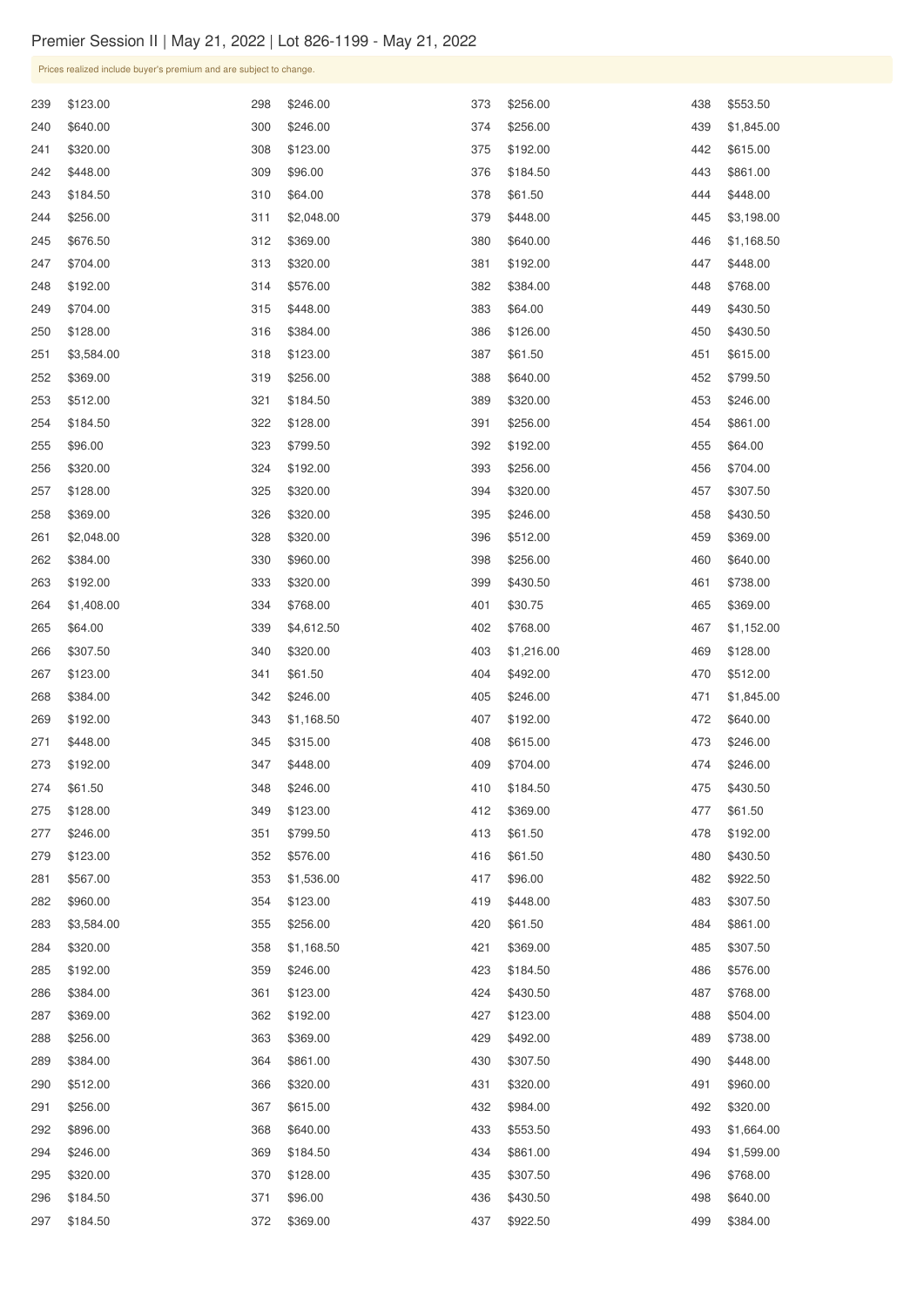| 501 | \$2,560.00  | 559 | \$768.00   | 616 | \$1,664.00 | 666 | \$1,968.00 |
|-----|-------------|-----|------------|-----|------------|-----|------------|
| 503 | \$1,968.00  | 560 | \$738.00   | 617 | \$1,664.00 | 667 | \$1,107.00 |
| 504 | \$5,440.00  | 563 | \$320.00   | 618 | \$676.50   | 668 | \$1,476.00 |
| 506 | \$1,968.00  | 564 | \$1,088.00 | 619 | \$2,706.00 | 669 | \$1,476.00 |
| 507 | \$553.50    | 565 | \$896.00   | 620 | \$922.50   | 670 | \$1,920.00 |
| 508 | \$615.00    | 566 | \$1,088.00 | 621 | \$1,107.00 | 671 | \$256.00   |
| 509 | \$492.00    | 567 | \$1,536.00 | 622 | \$1,792.00 | 672 | \$1,722.00 |
| 510 | \$640.00    | 569 | \$2,952.00 | 623 | \$1,230.00 | 673 | \$5,760.00 |
| 512 | \$384.00    | 570 | \$2,952.00 | 624 | \$1,230.00 | 674 | \$553.50   |
| 513 | \$184.50    | 571 | \$704.00   | 625 | \$1,353.00 | 675 | \$553.50   |
| 514 | \$320.00    | 573 | \$576.00   | 626 | \$1,792.00 | 676 | \$1,353.00 |
| 515 | \$448.00    | 574 | \$369.00   | 627 | \$2,706.00 | 677 | \$2,460.00 |
| 516 | \$861.00    | 575 | \$738.00   | 628 | \$1,968.00 | 679 | \$1,845.00 |
| 517 | \$384.00    | 576 | \$615.00   | 629 | \$676.50   | 680 | \$1,845.00 |
| 518 | \$492.00    | 578 | \$7,040.00 | 630 | \$1,353.00 | 681 | \$6,765.00 |
| 519 | \$1,107.00  | 579 | \$768.00   | 631 | \$3,444.00 | 682 | \$676.50   |
| 520 | \$2,214.00  | 581 | \$1,045.50 | 632 | \$3,997.50 | 683 | \$2,337.00 |
| 521 | \$1,845.00  | 582 | \$1,536.00 | 633 | \$615.00   | 684 | \$1,920.00 |
| 522 | \$4,160.00  | 583 | \$1,230.00 | 634 | \$1,599.00 | 685 | \$553.50   |
| 523 | \$2,460.00  | 584 | \$1,968.00 | 635 | \$1,476.00 | 686 | \$1,599.00 |
| 524 | \$1,353.00  | 585 | \$1,599.00 | 636 | \$1,476.00 | 687 | \$630.00   |
| 525 | \$615.00    | 586 | \$1,845.00 | 637 | \$1,230.00 | 688 | \$1,353.00 |
| 526 | \$2,706.00  | 587 | \$6,765.00 | 638 | \$738.00   | 689 | \$3,584.00 |
| 527 | \$676.50    | 588 | \$1,845.00 | 639 | \$1,353.00 | 690 | \$2,829.00 |
| 528 | \$512.00    | 589 | \$2,706.00 | 640 | \$1,230.00 | 691 | \$369.00   |
| 529 | \$1,599.00  | 590 | \$1,476.00 | 641 | \$861.00   | 692 | \$1,599.00 |
| 530 | \$3,198.00  | 591 | \$861.00   | 642 | \$1,353.00 | 693 | \$676.50   |
| 531 | \$492.00    | 592 | \$1,476.00 | 643 | \$2,214.00 | 694 | \$492.00   |
| 532 | \$378.00    | 593 | \$693.00   | 644 | \$4,305.00 | 695 | \$1,280.00 |
| 533 | \$1,536.00  | 594 | \$2,706.00 | 645 | \$2,432.00 | 696 | \$922.50   |
| 534 | \$512.00    | 595 | \$922.50   | 646 | \$1,664.00 | 697 | \$1,024.00 |
| 537 | \$8,960.00  | 596 | \$896.00   | 647 | \$1,045.50 | 698 | \$1,722.00 |
| 538 | \$9,225.00  | 597 | \$640.00   | 648 | \$256.00   | 699 | \$492.00   |
| 539 | \$615.00    | 598 | \$1,353.00 | 649 | \$2,706.00 | 700 | \$1,230.00 |
| 540 | \$512.00    | 599 | \$4,160.00 | 650 | \$1,476.00 | 701 | \$492.00   |
| 541 | \$896.00    | 600 | \$1,968.00 | 651 | \$492.00   | 702 | \$676.50   |
| 542 | \$1,968.00  | 601 | \$1,280.00 | 652 | \$768.00   | 703 | \$4,612.50 |
| 543 | \$320.00    | 602 | \$1,599.00 | 653 | \$1,353.00 | 704 | \$768.00   |
| 544 | \$984.00    | 604 | \$3,328.00 | 654 | \$1,107.00 | 705 | \$576.00   |
| 546 | \$1,968.00  | 605 | \$492.00   | 655 | \$448.00   | 706 | \$576.00   |
| 547 | \$315.00    | 606 | \$1,168.50 | 656 | \$1,107.00 | 707 | \$184.50   |
| 548 | \$320.00    |     |            |     |            | 708 | \$922.50   |
|     |             | 607 | \$6,765.00 | 657 | \$2,706.00 |     |            |
| 549 | \$1,536.00  | 608 | \$922.50   | 658 | \$8,610.00 | 709 | \$984.00   |
| 550 | \$922.50    | 609 | \$2,304.00 | 659 | \$1,280.00 | 710 | \$2,337.00 |
| 551 | \$1,536.00  | 610 | \$2,460.00 | 660 | \$1,845.00 | 711 | \$307.50   |
| 552 | \$320.00    | 611 | \$1,107.00 | 661 | \$1,664.00 | 712 | \$256.00   |
| 553 | \$2,214.00  | 612 | \$1,599.00 | 662 | \$7,380.00 | 713 | \$4,305.00 |
| 556 | \$1,216.00  | 613 | \$1,664.00 | 663 | \$246.00   | 714 | \$1,230.00 |
| 557 | \$2,176.00  | 614 | \$3,198.00 | 664 | \$430.50   | 715 | \$1,968.00 |
| 558 | \$19,680.00 | 615 | \$1,664.00 | 665 | \$492.00   | 716 | \$1,722.00 |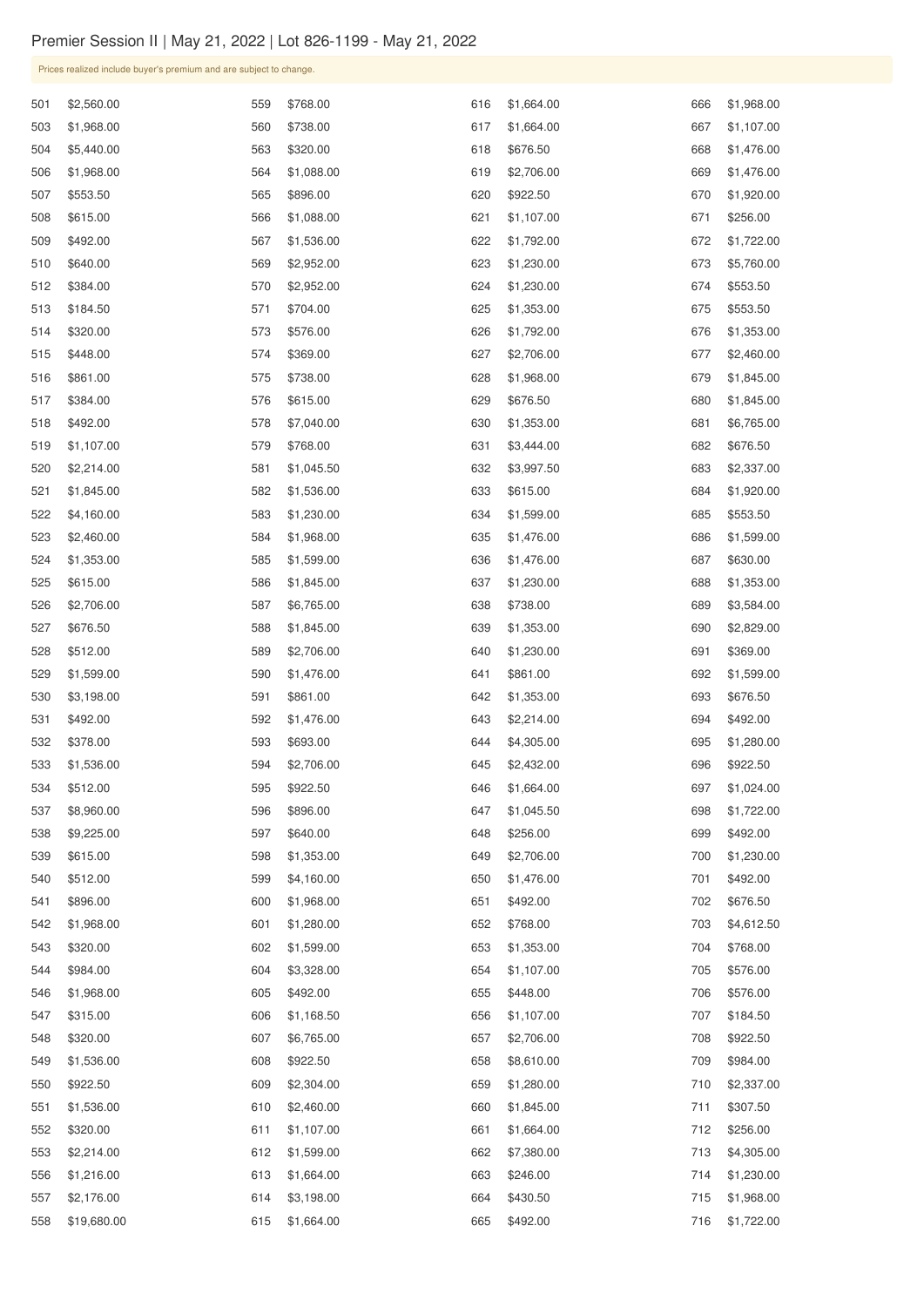| 717 | \$2,337.00  | 775 | \$1,476.00  | 829 | \$640.00    | 881 | \$1,280.00   |
|-----|-------------|-----|-------------|-----|-------------|-----|--------------|
| 718 | \$3,328.00  | 776 | \$378.00    | 830 | \$512.00    | 882 | \$704.00     |
| 719 | \$20,910.00 | 778 | \$256.00    | 831 | \$640.00    | 883 | \$984,000.00 |
| 720 | \$693.00    | 780 | \$1,536.00  | 832 | \$49,200.00 | 884 | \$1,845.00   |
| 721 | \$1,599.00  | 781 | \$832.00    | 833 | \$5,842.50  | 885 | \$3,198.00   |
| 722 | \$738.00    | 782 | \$184.50    | 834 | \$5,227.50  | 886 | \$1,168.50   |
| 723 | \$615.00    | 783 | \$2,016.00  | 835 | \$307.50    | 887 | \$512.00     |
| 724 | \$984.00    | 784 | \$23,370.00 | 836 | \$1,280.00  | 888 | \$512.00     |
| 725 | \$3,690.00  | 785 | \$1,664.00  | 837 | \$1,920.00  | 890 | \$1,845.00   |
| 726 | \$5,227.50  | 786 | \$2,214.00  | 838 | \$1,408.00  | 891 | \$615.00     |
| 727 | \$1,845.00  | 787 | \$1,408.00  | 839 | \$3,444.00  | 892 | \$1,107.00   |
| 728 | \$23,370.00 | 788 | \$615.00    | 840 | \$640.00    | 893 | \$448.00     |
| 729 | \$922.50    | 789 | \$861.00    | 842 | \$922.50    | 895 | \$553.50     |
| 730 | \$1,968.00  | 790 | \$861.00    | 843 | \$5,760.00  | 896 | \$832.00     |
| 732 | \$3,584.00  | 791 | \$922.50    | 844 | \$984.00    | 897 | \$922.50     |
| 733 | \$10,455.00 | 792 | \$2,460.00  | 845 | \$512.00    | 898 | \$738.00     |
| 734 | \$1,353.00  | 793 | \$1,599.00  | 846 | \$960.00    | 899 | \$768.00     |
| 735 | \$2,214.00  | 794 | \$896.00    | 847 | \$832.00    | 900 | \$615.00     |
| 736 | \$1,845.00  | 795 | \$3,840.00  | 848 | \$21,760.00 | 901 | \$738.00     |
| 737 | \$1,280.00  | 796 | \$1,152.00  | 849 | \$3,198.00  | 903 | \$369.00     |
| 738 | \$1,408.00  | 797 | \$738.00    | 850 | \$2,460.00  | 905 | \$1,152.00   |
| 739 | \$46,740.00 | 798 | \$984.00    | 851 | \$2,432.00  | 906 | \$7,380.00   |
| 740 | \$1,599.00  | 799 | \$384.00    | 852 | \$3,444.00  | 907 | \$5,535.00   |
| 741 | \$2,214.00  | 800 | \$861.00    | 853 | \$512.00    | 909 | \$984.00     |
| 743 | \$504.00    | 802 | \$553.50    | 854 | \$6,400.00  | 910 | \$5,227.50   |
| 744 | \$676.50    | 803 | \$615.00    | 855 | \$896.00    | 911 | \$4,305.00   |
| 745 | \$5,535.00  | 804 | \$1,134.00  | 856 | \$1,280.00  | 912 | \$896.00     |
| 746 | \$576.00    | 805 | \$896.00    | 857 | \$640.00    | 913 | \$1,230.00   |
| 748 | \$799.50    | 806 | \$960.00    | 858 | \$1,230.00  | 914 | \$640.00     |
| 749 | \$1,845.00  | 807 | \$922.50    | 859 | \$1,216.00  | 915 | \$861.00     |
| 750 | \$1,045.50  | 808 | \$615.00    | 860 | \$3,584.00  | 916 | \$369.00     |
| 751 | \$1,599.00  | 809 | \$492.00    | 861 | \$246.00    | 917 | \$1,722.00   |
| 752 | \$6,765.00  | 810 | \$1,152.00  | 862 | \$1,764.00  | 918 | \$1,168.50   |
| 753 | \$799.50    | 811 | \$738.00    | 863 | \$1,890.00  | 919 | \$799.50     |
| 754 | \$1,353.00  | 812 | \$553.50    | 864 | \$1,260.00  | 921 | \$1,045.50   |
| 755 | \$1,024.00  | 813 | \$384.00    | 865 | \$1,664.00  | 922 | \$1,230.00   |
| 756 | \$5,535.00  | 815 | \$192.00    | 866 | \$13,530.00 | 923 | \$738.00     |
| 757 | \$7,380.00  | 816 | \$184.50    | 867 | \$2,816.00  | 924 | \$1,722.00   |
| 759 | \$2,337.00  | 817 | \$307.50    | 868 | \$2,560.00  | 925 | \$1,664.00   |
| 761 | \$1,476.00  | 818 | \$192.00    | 870 | \$6,300.00  | 927 | \$1,353.00   |
| 763 | \$984.00    | 819 | \$738.00    | 871 | \$3,276.00  | 928 | \$2,952.00   |
| 764 | \$1,230.00  | 820 | \$738.00    | 872 | \$5,120.00  | 929 | \$3,072.00   |
| 765 | \$246.00    | 821 | \$369.00    | 873 | \$15,990.00 | 930 | \$1,968.00   |
| 766 | \$2,268.00  | 822 | \$192.00    | 874 | \$1,045.50  | 931 | \$9,840.00   |
| 767 | \$615.00    | 823 | \$553.50    | 875 | \$4,305.00  | 932 | \$9,225.00   |
| 768 | \$1,599.00  | 824 | \$192.00    | 876 | \$1,920.00  | 933 | \$2,520.00   |
| 770 | \$1,168.50  | 825 | \$799.50    | 877 | \$3,198.00  | 934 | \$1,890.00   |
| 771 | \$2,337.00  | 826 | \$1,792.00  | 878 | \$34,440.00 | 935 | \$3,444.00   |
| 772 | \$369.00    | 827 | \$799.50    | 879 | \$17,920.00 | 936 | \$3,198.00   |
| 774 | \$2,214.00  | 828 | \$3,328.00  | 880 | \$7,680.00  | 939 | \$1,968.00   |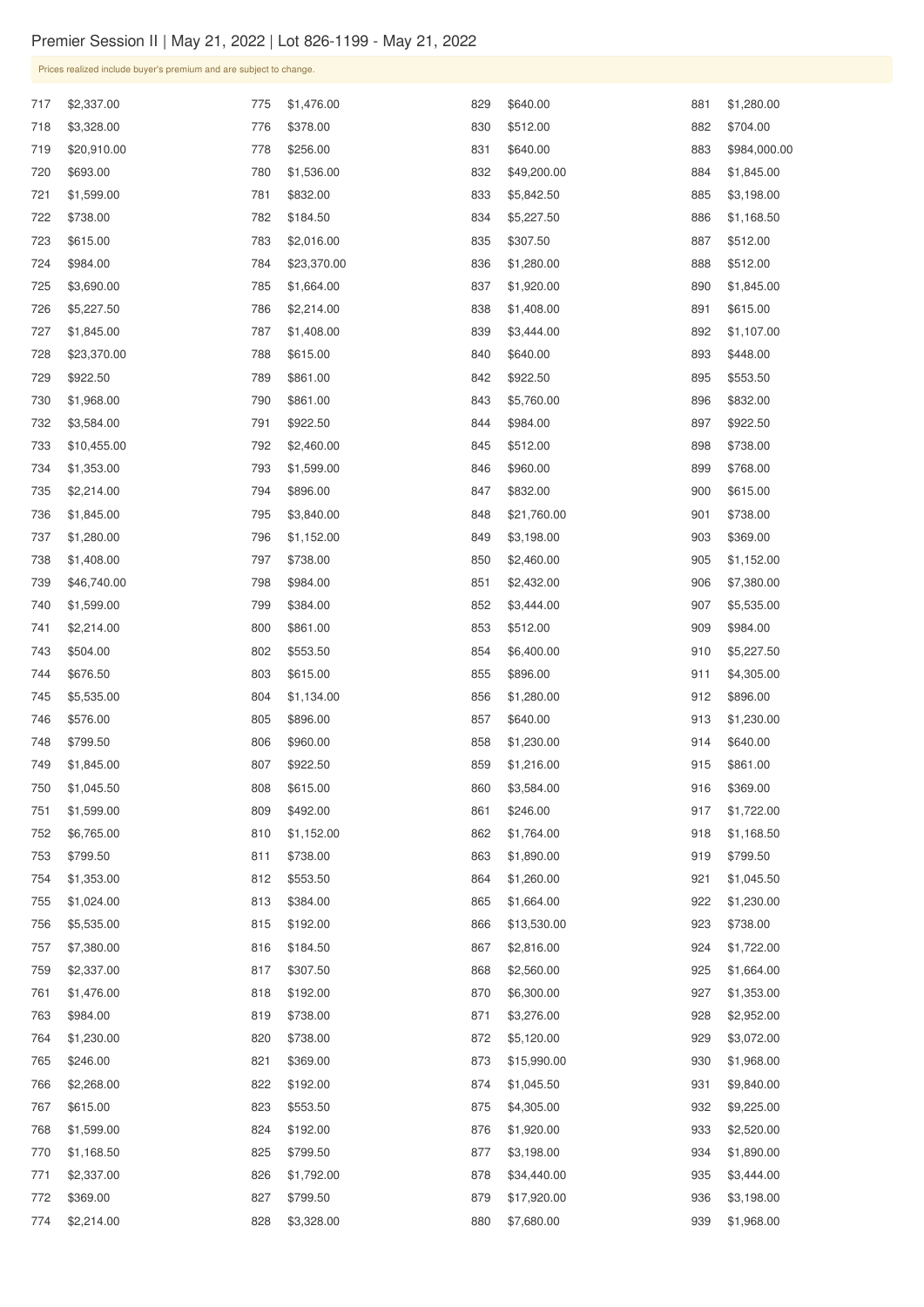| 940 | \$960.00    | 995  | \$984.00        | 1047 | \$2,337.00      | 1116 | \$5,535.00      |
|-----|-------------|------|-----------------|------|-----------------|------|-----------------|
| 941 | \$896.00    | 996  | \$819.00        | 1048 | \$3,584.00      | 1117 | \$2,091.00      |
| 942 | \$1,216.00  | 997  | \$492.00        | 1049 | \$2,460.00      | 1118 | \$4,920.00      |
| 943 | \$492.00    | 998  | \$1,845.00      | 1050 | \$2,816.00      | 1119 | \$5,355.00      |
| 944 | \$1,845.00  | 999  | \$3,840.00      | 1051 | \$768.00        | 1120 | \$922.50        |
| 945 | \$640.00    | 1000 | \$1,353.00      | 1052 | \$640.00        | 1121 | \$2,952.00      |
| 946 | \$3,690.00  | 1001 | \$1,536.00      | 1054 | \$320.00        | 1122 | \$3,198.00      |
| 947 | \$1,152.00  | 1002 | \$14,760.00     | 1055 | \$3,840.00      | 1123 | \$430.50        |
| 948 | \$8,960.00  | 1003 | \$31,980.00     | 1056 | \$2,816.00      | 1124 | \$984.00        |
| 950 | \$3,328.00  | 1004 | \$6,765.00      | 1059 | \$384.00        | 1125 | \$2,091.00      |
| 951 | \$307.50    | 1005 | \$25,200.00     | 1063 | \$512.00        | 1126 | \$984.00        |
| 952 | \$1,968.00  | 1006 | \$36,900.00     | 1064 | \$492.00        | 1127 | \$5,842.50      |
| 953 | \$4,612.50  | 1007 | \$861.00        | 1065 | \$320.00        | 1128 | \$4,305.00      |
| 954 | \$307.50    | 1008 | \$1,920.00      | 1066 | \$369.00        | 1129 | \$2,706.00      |
| 955 | \$504.00    | 1009 | \$3,072.00      | 1067 | \$738.00        | 1130 | \$2,706.00      |
| 956 | \$3,584.00  | 1010 | \$1,845.00      | 1068 | \$5,535.00      | 1131 | \$615.00        |
| 957 | \$1,536.00  | 1011 | \$1,280.00      | 1069 | \$184.50        | 1132 | \$1,968.00      |
| 958 | \$1,968.00  | 1012 | \$1,968.00      | 1070 | \$307.50        | 1133 | \$704.00        |
| 959 | \$1,792.00  | 1013 | \$3,584.00      | 1071 | \$492.00        | 1134 | \$2,816.00      |
| 960 | \$553.50    | 1014 | \$1,024.00      | 1072 | \$832.00        | 1135 | \$676.50        |
| 961 | \$1,024.00  | 1015 | \$1,353.00      |      | 1073 \$369.00   | 1136 | \$960.00        |
| 962 | \$7,040.00  |      | 1016 \$738.00   |      | 1074 \$1,107.00 |      | 1137 \$1,107.00 |
| 963 | \$738.00    |      | 1017 \$2,460.00 |      | 1076 \$192.00   | 1138 | \$1,353.00      |
| 964 | \$738.00    |      | 1019 \$320.00   | 1077 | \$1,476.00      | 1139 | \$1,024.00      |
| 965 | \$2,048.00  |      | 1021 \$960.00   | 1078 | \$1,230.00      | 1140 | \$615.00        |
| 966 | \$1,968.00  |      | 1022 \$832.00   | 1079 | \$615.00        | 1141 | \$307.50        |
| 967 | \$1,107.00  | 1023 | \$1,280.00      | 1080 | \$960.00        |      | 1142 \$2,048.00 |
| 968 | \$1,476.00  |      | 1024 \$384.00   |      | 1082 \$512.00   | 1143 | \$615.00        |
| 969 | \$640.00    | 1025 | \$3,690.00      | 1083 | \$6,400.00      | 1144 | \$1,536.00      |
| 970 | \$1,476.00  |      | 1026 \$512.00   | 1084 | \$553.50        | 1145 | \$492.00        |
| 972 | \$2,176.00  |      | 1027 \$922.50   | 1085 | \$512.00        | 1146 | \$2,460.00      |
| 973 | \$320.00    |      | 1028 \$2,460.00 | 1086 | \$4,800.00      | 1147 | \$2,460.00      |
| 974 | \$512.00    | 1029 | \$7,380.00      | 1087 | \$320.00        | 1148 | \$430.50        |
| 977 | \$3,328.00  | 1030 | \$12,160.00     | 1089 | \$960.00        | 1149 | \$861.00        |
| 978 | \$738.00    | 1031 | \$3,690.00      | 1091 | \$4,160.00      | 1150 | \$615.00        |
| 979 | \$2,432.00  |      | 1032 \$2,952.00 | 1094 | \$246.00        | 1151 | \$320.00        |
| 980 | \$4,160.00  |      | 1033 \$738.00   | 1095 | \$448.00        |      | 1152 \$384.00   |
| 982 | \$2,816.00  |      | 1034 \$945.00   | 1096 | \$861.00        | 1153 | \$676.50        |
| 983 | \$11,070.00 |      | 1035 \$1,968.00 | 1099 | \$1,088.00      | 1154 | \$1,476.00      |
| 984 | \$5,120.00  |      | 1036 \$1,024.00 | 1103 | \$369.00        | 1155 | \$640.00        |
| 985 | \$4,160.00  |      | 1037 \$384.00   | 1106 | \$2,176.00      | 1156 | \$1,107.00      |
| 986 | \$640.00    | 1038 | \$369.00        | 1107 | \$615.00        | 1157 | \$246.00        |
| 987 | \$704.00    |      | 1039 \$576.00   |      | 1108 \$3,198.00 |      | 1158 \$369.00   |
| 988 | \$8,610.00  |      | 1040 \$2,176.00 |      | 1109 \$1,152.00 | 1159 | \$2,048.00      |
| 989 | \$6,765.00  | 1041 | \$2,952.00      |      | 1110 \$4,612.50 | 1160 | \$307.50        |
| 990 | \$1,280.00  | 1042 | \$20,910.00     | 1111 | \$4,612.50      | 1161 | \$320.00        |
| 991 | \$922.50    | 1043 | \$1,107.00      |      | 1112 \$922.50   | 1162 | \$984.00        |
| 992 | \$512.00    |      | 1044 \$1,045.50 | 1113 | \$9,840.00      | 1163 | \$492.00        |
| 993 | \$1,353.00  |      | 1045 \$861.00   |      | 1114 \$2,706.00 |      | 1164 \$246.00   |
| 994 | \$61,500.00 |      | 1046 \$1,386.00 | 1115 | \$5,535.00      | 1165 | \$553.50        |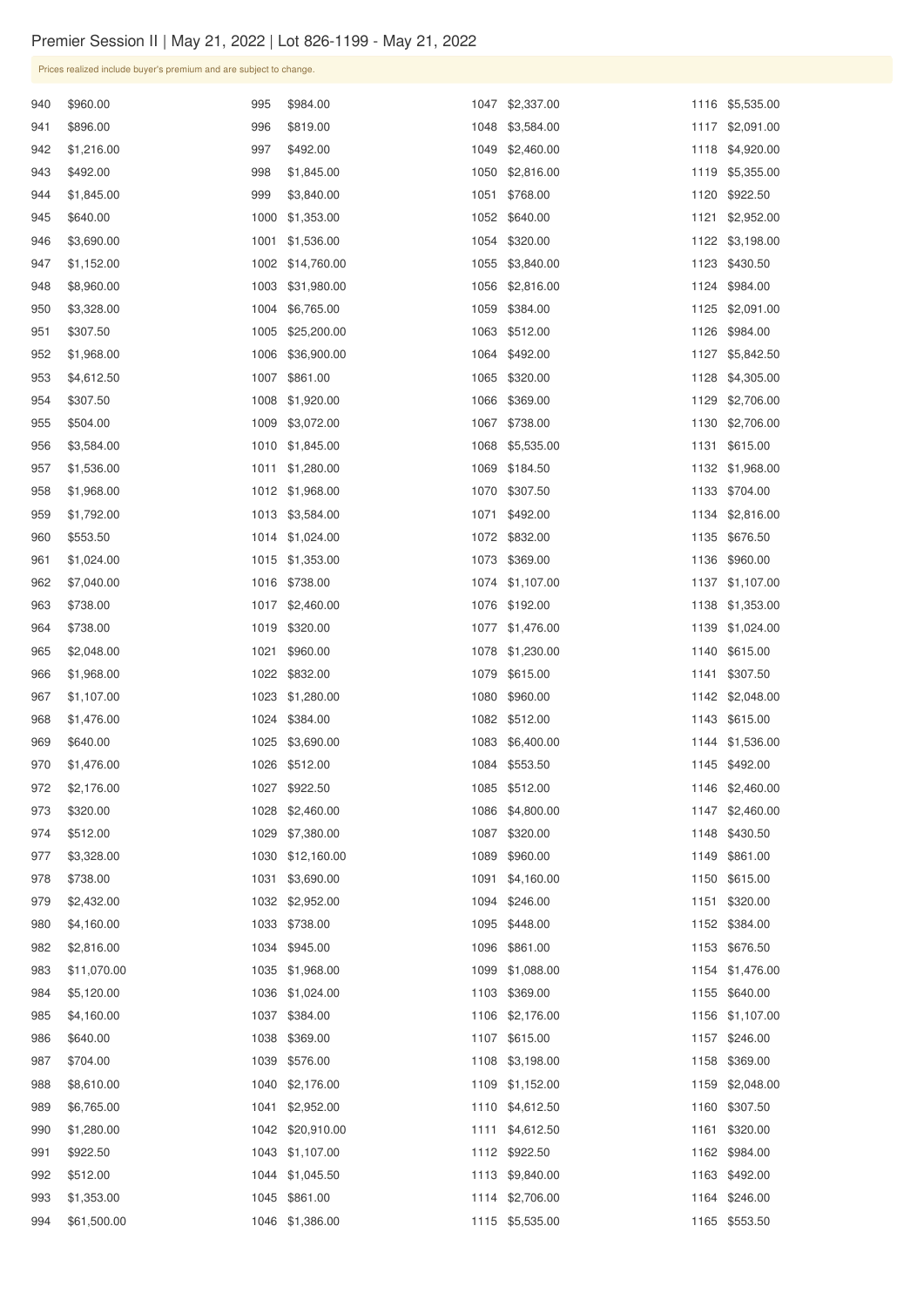1166 \$492.00

|  | 1167 \$492.00   | 1176 \$1,088.00 | 1185 \$922.50   |
|--|-----------------|-----------------|-----------------|
|  | 1168 \$369.00   | 1177 \$1,599.00 | 1186 \$738.00   |
|  | 1169 \$576.00   | 1178 \$1,107.00 | 1187 \$799.50   |
|  | 1170 \$369.00   | 1179 \$369.00   | 1188 \$246.00   |
|  | 1171 \$307.50   | 1180 \$512.00   | 1189 \$2,091.00 |
|  | 1172 \$896.00   | 1181 \$615.00   | 1190 \$922.50   |
|  | 1173 \$369.00   | 1182 \$576.00   | 1191 \$3,444.00 |
|  | 1174 \$922.50   | 1183 \$615.00   | 1192 \$1,168.50 |
|  | 1175 \$1,230.00 | 1184 \$2,091.00 | 1193 \$4,612.50 |